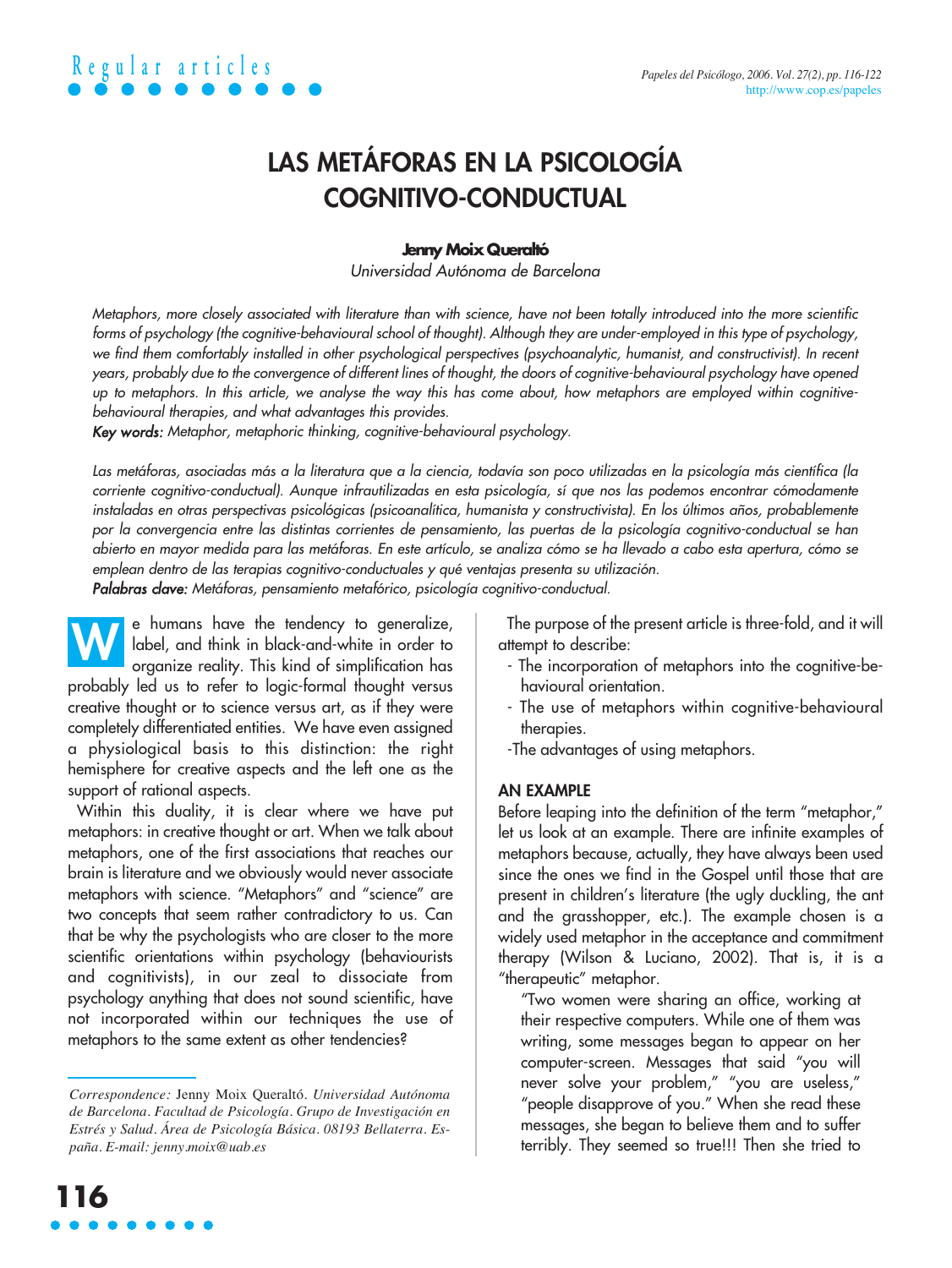### delete them from the screen but could not. So, she went on working. Once in a while, they reappeared but as she knew she could not delete them, she didn't try and went on working. Despite the messages that appeared once in a while and made her suffer, the woman enjoyed herself and felt good because her work was coming out just the way she wanted it to.

The same thing began to happen to the other woman. The same messages as those of her colleague began to appear: "you will never solve your problem," "you are useless"…Then, she tried to delete them, but she could not. She suffered very much because she was absolutely sure that the messages were true. Moreover, she suffered because she could not delete them. So, she stopped working and began to think about what she could do to delete the messages. She was sure that if she could not delete them, she could not go on working. So she began to try one method after another, but to no avail. The messages were still there. She looked angrily at her colleague because she saw her working and she even seemed to be enjoying her work. She thought her colleague could work because she did not receive the same messages as her. So, she went on trying to delete them. Her suffering increased: she had increasingly more negative messages, all her attempts to delete them failed, and, to top it, she made no headway on her work. She got stuck in that situation."

In this metaphor, the messages represent automatic negative thoughts and the behaviour of the second woman, avoidance behaviour. However, we shall not stop here to squeeze the therapeutic juice from this metaphor (which exists). We only described it in order to exemplify the concept.

### **DEFINITION**

Ever since the times of the Greek philosophers, people have thought about metaphors in the attempt to define them. Aristotle defined the metaphor as a series of words in which a comparison is made between two or more entities that are literally different (Lyddon, Clay, & Sparks, 2001). He went beyond that, stating that the capacity of generating metaphors revealed the power of the mind over the possibility of things (Sims, 2003).

According to Siler (Cfr. Azzollini, & González, 1997), metaphor and analogy can be homologated under the general category of metaphoration, which is defined as follows:

Metaphoration: 1) an object, image, idea, or process that is compared with something else. 2) All types of metaphor, which include allusions, allegories, analogies, symbols, and troponyms or figures of speech, which may involve all the physical and psychological senses.

**Regular articles**

Copi suggested that the metaphor is an analogical inference and, as such, comes from the similarity of two or more things in one or more aspects to conclude the similarity of those things in some other aspect (cfr. Azzollini & González, 1997).

Although we could establish distinctions among concepts such as metaphors, parabolas, allegories, etc., in this work, the term metaphor will be used in a broad, generic way. We will focus on the key aspect of the concept; that is, in the transfer of a meaning (Mosterín, 2003). In modern Greek, the vehicle that transports passengers from the airplane to the airport terminal is called "the metaphor." This bus can constitute the metaphor of how we understand the term "metaphor": a transfer of meaning.

### **METAPHORS WITHIN THE ORIENTATIONS OF PSYCHOLOGICAL THOUGHT**

The metaphor matches psychoanalytic thought perfectly. Freud stated that thought expressed in images was closer to the unconscious than thought expressed in words (Kopp & Jay, 1998). In fact, psychoanalysis places more emphasis on the interpretation of metaphoric language (jokes, symbols….) than of literal language.

Another of the orientations of thinking within which the metaphor is more comfortable is constructivism. According to this stance, reality is not independent of the observer (McNamee & Gergen, 1996; Ibañez, 2001). That is, each person has his or her own reality and, therefore, no realities are more real than others. Reality is confused with the glasses of who looks through them. Therefore, the metaphors we all use to define the world are our way of filtering reality or, in other words, they make up our own reality.

Constructivists do not differentiate literal language from metaphors because, according to them, we do not perceive reality objectively but instead, we construct it, and therefore, what we normally call literal language as well as metaphors are both the same kind of construction. Experimental studies support this idea, concluding that metaphoric language does not require a special processing in comparison with literal language. In an investigation carried out by Gallego (1996), they verified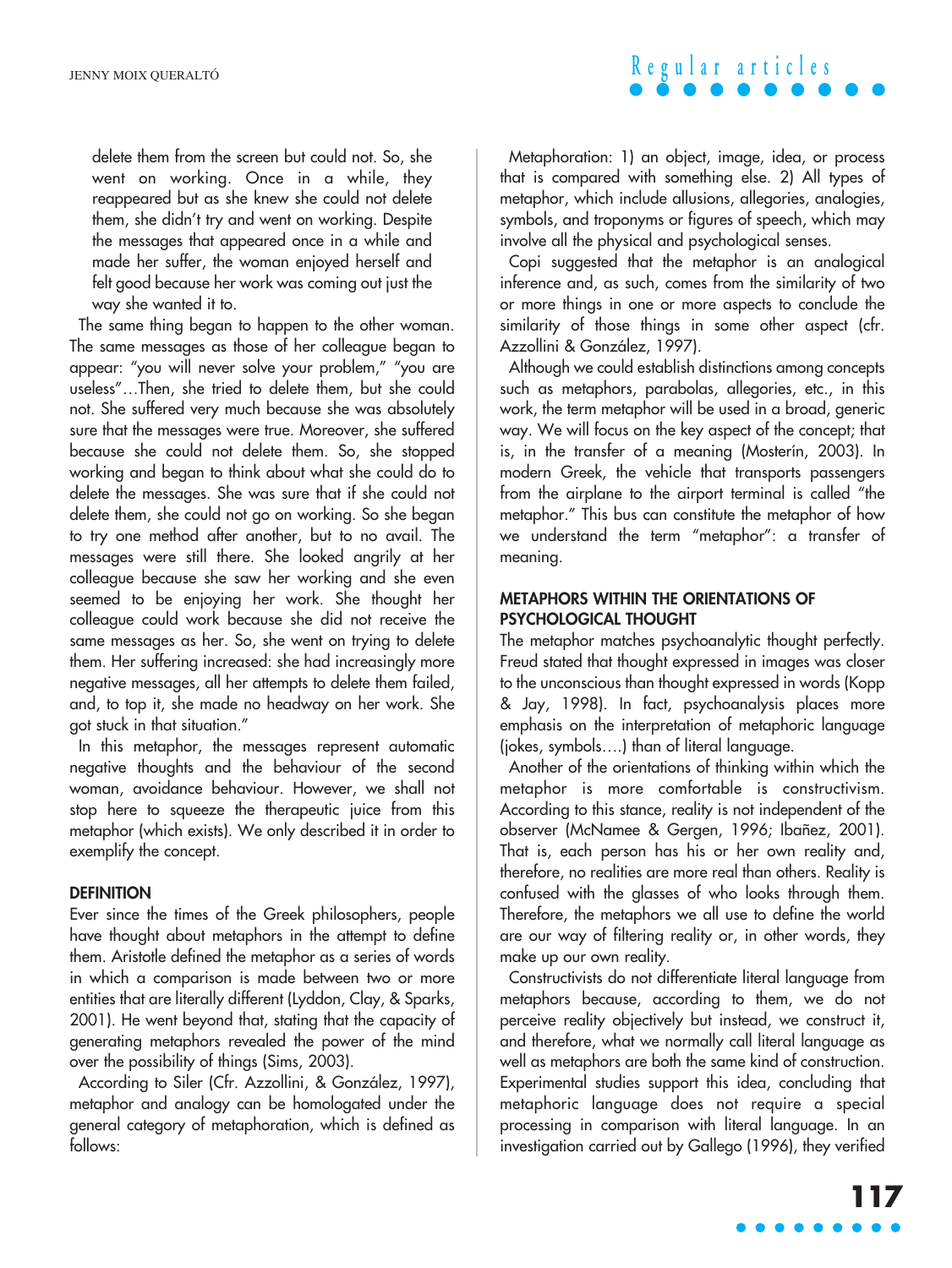that metaphoric and literal utterances were understood with the same facility and speed. In this sense, Lakoff and Johnson (1980) have shown that our conceptual systems are built to function metaphorically.

Humanists are also comfortable with the use of metaphors. They are probably so comfortable with the use of metaphors because, more than any other psychological tendency, their orientation is based on literature. We should take also into account that, as the humanists have never attempted to identify themselves with science, this has made it easier for them to use metaphors, which are charged with being not very scientific tools. Telling stories or metaphors is an extensively used resource in their therapeutic techniques. A clear example of this is found in the books of the famous Jorge Bucay (Bucay, 2002, 2003).

In contrast to the previous tendencies, in general, the more traditional cognitivist stance has ignored metaphors. Cognitivism's essential idea is based on the existence of an "objective" or "logical" way of seeing reality and, when not seen through these lenses, the person is considered to be distorting reality (thus, the famous lists of erroneous or distorted thoughts). The therapist should identify the bias of the client's interpretations and, through logic-rational analysis, change them. In other words, this kind of therapies is based ion logic positivism, which enhances the empirical search for the truth that distorted thoughts obscure. This type of viewpoint favours the use of "rational" or "literal" language in therapy instead of the metaphor.

Nor has the more basic aspect of classic cognitivist psychology been characterized by research of metaphoric thought. It is strange to observe how cognitive psychology, so rooted in the metaphor of the computer, is aware that it uses this metaphor as a way to analyze human behaviour and, nevertheless, it does not transfer the use of metaphors as a way of seeing reality in our daily life. It is as though the cognitivists accepted the use of metaphors as a method of scientific study but not as a way in which humans analyze the world.

It goes without saying that the most classic behaviourism, mainly based on the principles of Pavlovian, Skinnerian, covert, and vicarious conditioning has not left much room for the study and therapeutic employment of metaphors. As noted ironically by Sims (2002), although some behaviourists have openly attacked metaphors, they do not hesitate to use metaphors from cartography, engineering, or computer sciences to describe human functioning.

### **METAPHORS IN COGNITIVE-BEHAVIOURAL PSYCHOLOGY**

The cognitive-behavioural viewpoint is undergoing a new stage in which, little by little, metaphors are finding a place.

As analyzed by Yela (1996), the different stances within psychology are merging. A clear example of this is seen in the fact that the constructivist ideas are gaining ground within the cognitive field. Even Albert Ellis (1993), the maximum exponent of cognitive therapies, underscores the need to incorporate practices and theories of a more constructivist and humanist nature. This wind of change in the more radical stances brings with it the use of metaphors (Kopp & Jay, 1998; Lyddon, Clay, & Sparks, 2001; Meichenbaum, 1993; Otto, 2000). Now, instead of changing distorted thoughts by means of logic-rational methods, many therapists start out from the basis that there is no rational way to see reality but instead, some metaphors that are more useful than others in certain cases, so they try to change or work with the client's metaphors, which he uses like the lenses of his reality. A clear example of this is found in Salkovskis' (1999) article, in which he uses metaphors in the cognitivebehavioural treatment of obsessive-compulsive disorders as a way of helping the patient to reappraise her obsessive thoughts. One of the metaphors consists of comparing these thoughts to blackmailers (no matter how much you give them, they never have enough).

When considering more behavioural tendencies, differentiating them from the cognitive ones, we can see that they have also become more flexible, that is, they have opened up their windows to let in the breeze of metaphors. A good example is seen in the therapy of acceptance and commitment (see the excellent handbook of Wilson & Luciano, 2002). This therapy is based on behaviourism that is supported by the principles of functional contextualism and experimentation in language (the relational frames theory). In this therapy, clients are helped to distance themselves from the context that surrounds the problematic situations in which they find themselves. The goal is for clients to abandon the struggle against their thoughts and to focus on their behaviour to achieve their values. In fact, the metaphor described at the beginning of this article, which was taken from this therapy, illustrates this idea very well. I will not go more deeply into the description of this therapy, I only want to underscore that the metaphor is one of its basic tools.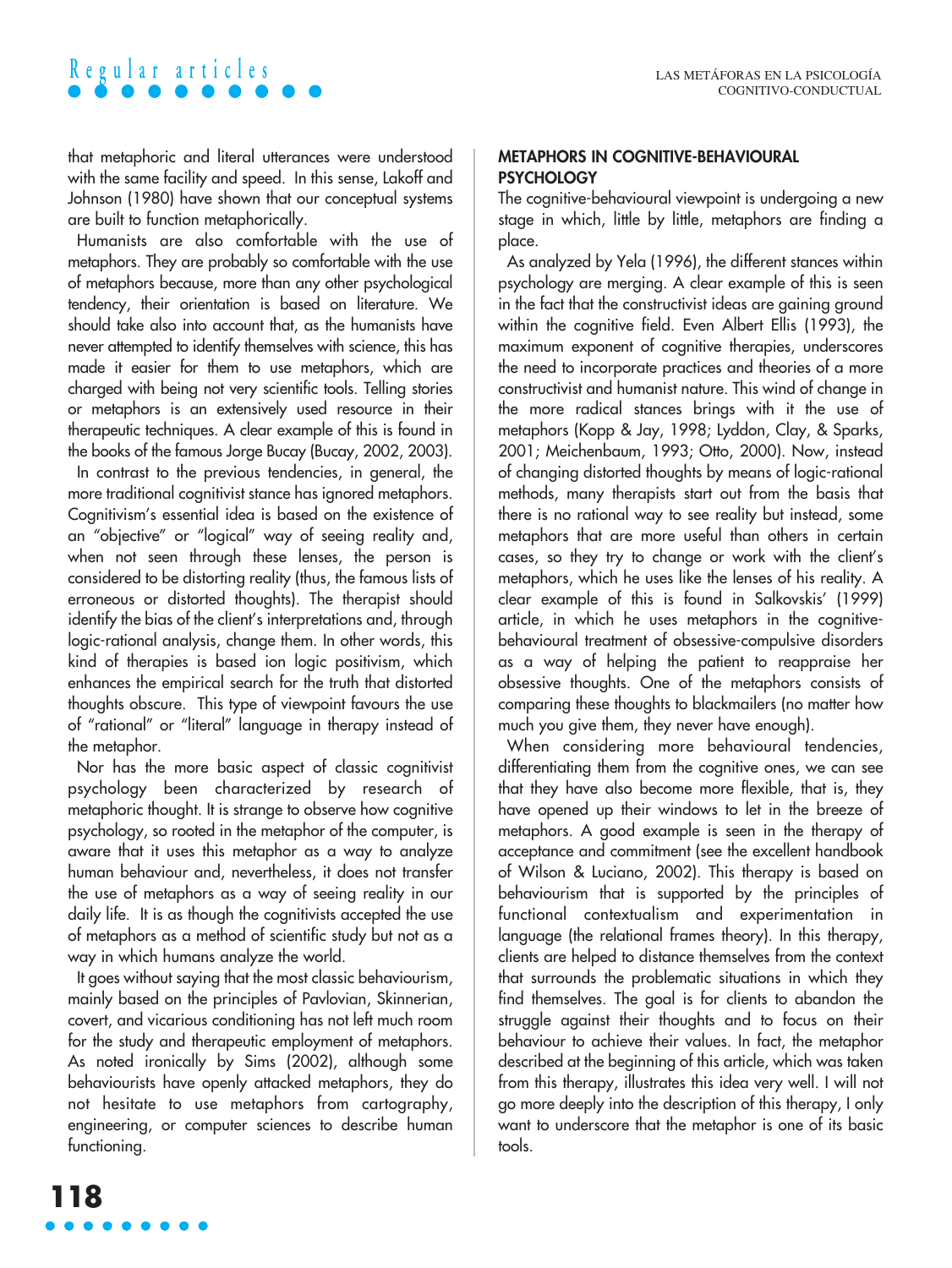It is well-known that metaphors and stories have always been an important instrument in child psychology from the different psychological perspectives. Therefore, we can also consider child psychology as a doorway for metaphors (Gardner Cfr. Capafons, Alarcón, & Hemmings, 1999).

Not to mention hypnosis at this point would be an unforgivable oversight. Once hypnosis managed to enter the cognitive-behavioural arena (not without many obstacles because of the mysterious aura that has always surrounded it), it has become a new gateway for metaphors to come in. Let us recall that most suggestions that are used in hypnosis are completely metaphoric (Capafons, 2001; Hilgard & Hilgard, 1990; Kingsbury, 1994). Erickson is, no doubt, the most representative example of the use of metaphoric language in hypnosis (Erickson & Rossi, 1979; Zeig & Rennick, 1991). Erickson used metaphors as analogies of the patient's problems. Through Erickson, metaphors became a main axis of Neurolinguistic Programming (O'Connor & Seymour, 1992). Metaphors have become a tool that can be employed with the client when he is in various states: hypnotized, relaxed (many of the visualizations used are pure metaphors), or simply when he is in a normal state of alertness.

### **METAPHORS IN THERAPY**

The metaphors used in therapy can be classified in two large groups: A) metaphors expounded by the therapist and B) metaphors we identify in the client's narration.

A) The metaphors used by the therapist can be the therapist's original metaphors or they can be extracted from other sources (Burns, 2003). In fact, life itself is an endless source of metaphors. Experienced therapists have a file full of metaphors under their arm, and they also use their creativity to invent suitable metaphors during therapy. The following is an example of a prefabricated metaphor we can use in the treatment of a depressive client (Otto, 2000):

"Imagine a gargoyle on your shoulder: as gargoyles are made of stone, this depression gargoyle is weighing you down and making it hard for you to move to perform any kind of activity. Moreover, it is constantly whispering in your ear. The messages are negative, humiliating, they blame you for everything. If you feel bad, the gargoyle will tell you firmly that you will always

feel that way. And the worst thing about it is that you believe everything it whispers to you. In the next few weeks, you should learn to identify these messages and become aware that they come from the gargoyle."

- B) To work with the metaphors found in the client's narration, Sims (2003) proposes a series of steps to follow:
	- 1. Listen to the metaphor. In many cases, psychotherapists listen directly to the meaning of the client's words, but not to the words themselves, which is where the metaphor is found. Therefore, the first step should be to train ourselves to listen to these words that make up the metaphor.
	- 2. Validate the metaphor. This step consists of "marking" the metaphor for the client, as something that would be interesting to investigate.
	- 3. Expand the metaphor. At this time, the client is invited to offer the associations produced by the metaphor (the emotions and images it provokes).
	- 4. Play with the possibilities. Here, the client is asked what the metaphor means. The more meanings that emerge, the more ways of behaving there will be. In both expanding and playing with the possibilities of the metaphor, we must struggle against the endemic habit of assigning them an interpretation, that is, our own interpretation.
	- 5. Marking and selecting. Once the various possibilities have been seen, we try to choose the one that is the most adapted to treatment goal.
	- 6. Connecting to the future. Talk to the client about the future by means of the metaphor.

These six steps are based on a premise that is very well described by Watzlawick:

"The message not only conveys information, it also communicates something about communication itself. Therefore, it has meta-communicative relevance and it creates a second-order reality about which we can attempt a subsequent communication "(Watzlawick, 2001, p. 198).

We may think that is not easy to find metaphors in the patient's discourse. However, the narratives are usually full of metaphors. In their analysis of 20 narratives of psychiatric clients, Mallinson, Kielhofner, and Mattingly (1996) concluded that it was customary for patients to include metaphors in their stories to give them meaning.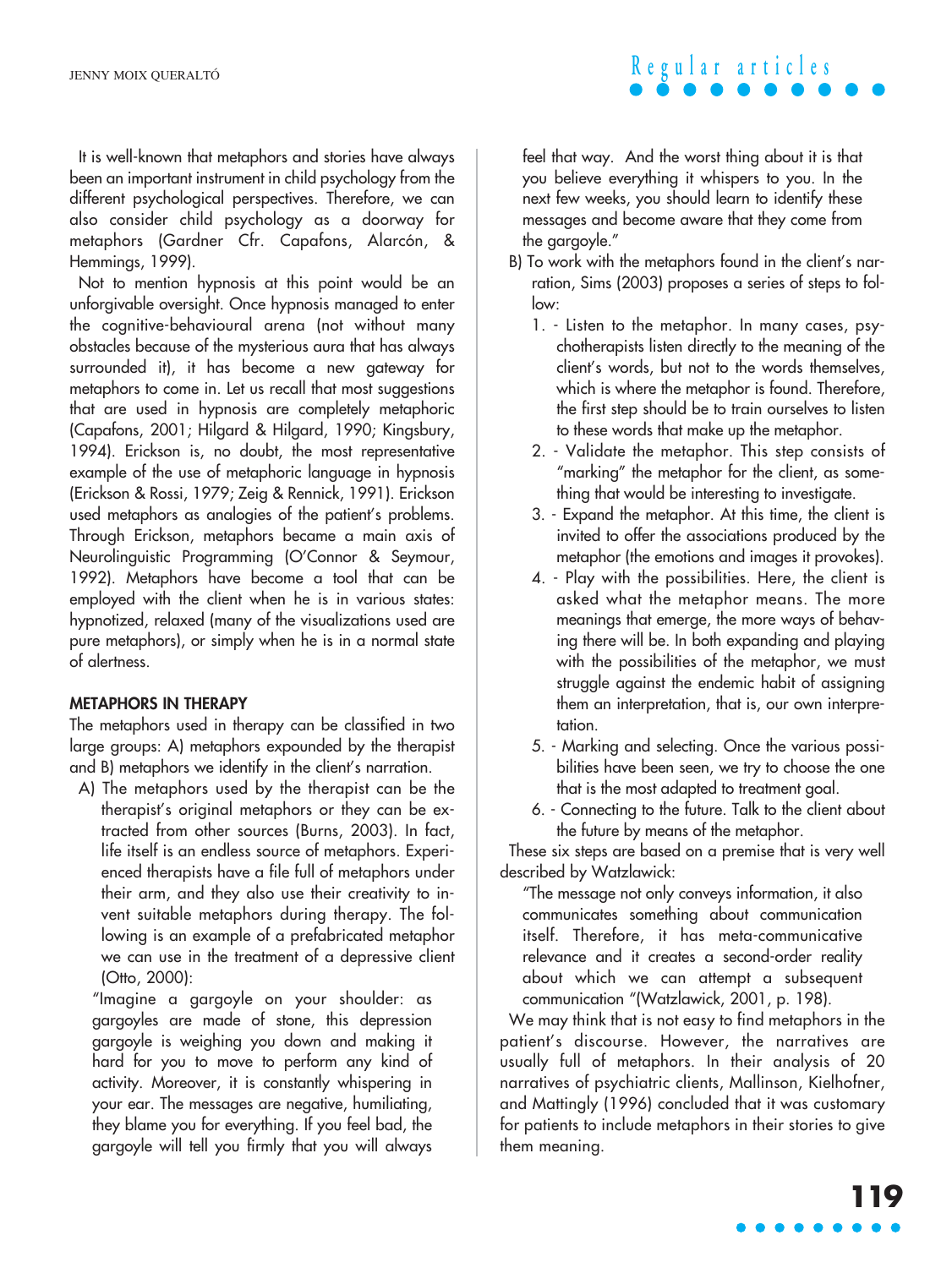### **WHY ARE METAPHORS USEFUL?**

We live in a culture that, from the crib, shows us how to think in a logic-rational way, at home, at school, at work. In fact, "you are not being logical" has become an insult. Therefore, when we have a problem, we attempt to address it as "rationally" as possible. Although emotions and unconscious processes affect our decisions (read the excellent article by Simón, 1997), we try to—or we think that we do—deal with everything rationally. When someone comes to the therapist's office, not only the client, but everyone around her has bombarded her with "logic-rational" advice, which has obviously not been useful because, otherwise, she would not have consulted the psychologist. Can we make progress if we go on using the same logic-rational strategies in therapy that the client has used till then?

Metaphors can be a good way to start therapy. In any form of therapy, the first step is usually to explain to the patient what the therapy will consist of. Psychological techniques are usually new for the patient, so one way of understanding them is to compare them to something he already knows. This is establishing a metaphor. A good example of this use of the metaphor is found in the article of Capafons, Alarcón, and Hemmings (1999), where they use a metaphor to explain the use of hypnosis (a technique against which there is much prejudice) with very good results.

The use of metaphors is another way of considering the problem, a new way of doing it for the client (Berlin, Olson, Cano, & Engel, 1991; Lyddon, Clay, & Sparks, 2001; Otto, 2000). And it is clear that if the old strategies were no good, the new ones should be welcome. With metaphors, imagination and creativity are suddenly promoted. As noted by Azzollini and González (1997), during the problem-solving process, analogic-metaphoric comprehension can either be a solution, the start of a path toward a solution, or it can substantially change the focus of the problem. In short, metaphors can be heuristic trampolines.

If we require the client's imagination and creativity, his role suddenly becomes more active. The client's mobilization is always the first goal, and sometimes the only goal, in the majority of therapies. Active participation promotes it.

Metaphors present other advantages. One of them is that they are easy to remember. The literature on the recall of verbal information concludes that the material is better recalled if it is organized and interesting, it provokes not-too-intense emotions, and it uses sensory anchors (Otto, 2000). As seen, all these characteristics are found in metaphors. People usually like metaphors: we only have to observe most of the annexes that are sent in e-mails with all kinds of metaphors. Undoubtedly, people like them and they are also easy to remember. Advertisers also know how easy it is to remember metaphors; just look at the amount of ads that use them.

Another advantage is that metaphors do not provoke resistance (Lyddon, Clay & Sparks, 2001; Otto, 2000). If the therapist suggests the correct way for the client to behave, it is likely that there will be some resistance. However, if he tells him a fable about it, there will probably be no resistance.

The efficacy of metaphors is also that they allow the client to externalize the problem and to analyze it from a greater distance (Otto, 2000).

Likewise, metaphors allow contact with and expression of emotions (Lyddon, Clay, & Sparks, 2001). It's as though they allow the expansion of the emotional conscience because one does not stick exclusively to literal experience. Let me to tell you about an experience that illustrates this idea. It occurred during a therapy I carried out with a client during an investigation of chronic pain. The patient was a woman who had suffered from a pain for several years, without any pathological anxiety or depression. The first day of therapy, I only asked her some questions about her life and she responded clearly, without much emotion, as she described her life in positive terms; even the physical pain was well integrated. The second day, we practised relaxation and, while she was relaxing, I explained the metaphor of the garden (Wilson & Luciano, 2002). Briefly, in this metaphor, life is compared to a garden, and the plants are the important themes of one's life (family, friends, work….). When I finished describing the metaphor, I asked her: "What does your garden look like?" The client started to cry, saying that she could see some cacti and she explained that one of them was her brother-in-law (many years ago, he had violated her, getting into her bed). Although this is a very subjective and personal perception (in fact, like all of them), I very much doubt that the client would have told me about this circumstance if I had not explained the metaphor. In fact, throughout the sessions, I verified that her emotional facet emerged more easily when we used metaphors than when we spoke about her life more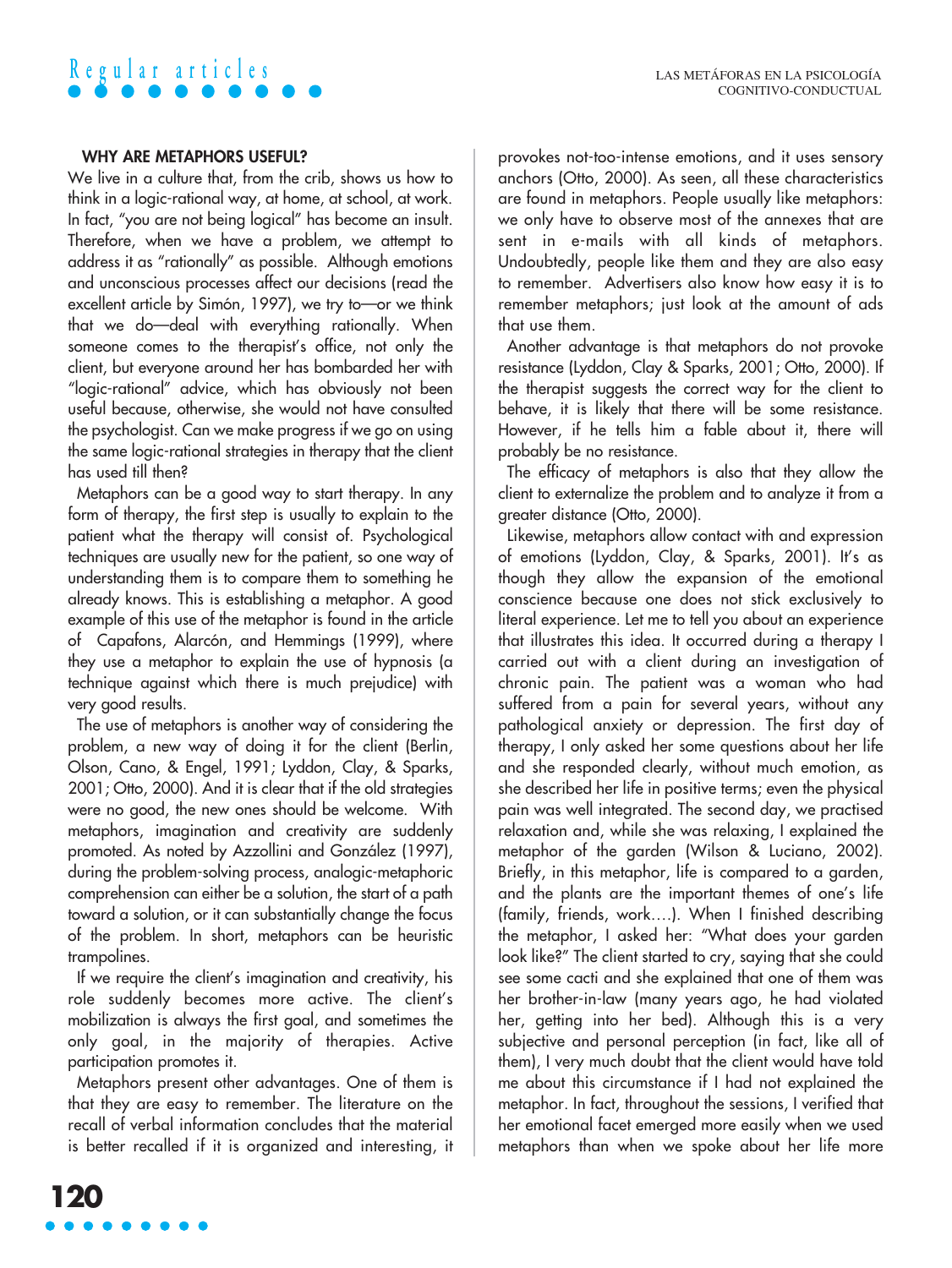

literally. My perception with this patient and with other people is that, when one speaks metaphorically, emotions emerge more easily.

### **SOME REFLECTIONS**

Till now, we have talked about the advantages of metaphors, but I cannot conclude without also commenting on some of their disadvantages. The following quotation could be a good aphorism about this:

"Metaphors create vision, but they also distort.

They have potential, but also limitations.

By creating ways of seeing, they also create ways of not seeing."

Morgan (cfr. Young, 2002)

Reisfield (2004) speaks very clearly about the limitations of metaphors. In his article, he describes their extensive use in the field of oncology. Metaphors are frequently used to describe cancer, usually war metaphors, although other types as well. According to Reisfield, metaphors help explain the illness but they may often cause misunderstandings and may even provoke negative emotions if the patient does not like the metaphor employed.

While assuming the limitations of metaphors, we have seen the innumerable advantages of their use. With this article, we wished to underscore these advantages because we consider that metaphors can become important tools for cognitive-behavioural psychologists. Tools that can complement the ones we already have. Therefore, I believe we should teach metaphors as therapeutic instruments in our classrooms and promote their applied use.

In addition to urging the teaching and application of metaphors, I believe that we should promote the research of metaphors. There are many interesting questions to answer:

- What is the basis to differentiate literal language from metaphoric language?
- Are metaphors special linguistic resources or, in contrast, is all language essentially metaphoric?
- To what extent do the metaphors that impregnate our lives affect our coping strategies?

In short, we should open our minds so that metaphors can come in.

The mind is like a parachute. It only works if it is open (Robert Dewar).

### **THANKS**

I would like to thank Professor Tomas Blasco from the Area of Basic Psychology [Área de Psicología Básica (Universidad Autónoma de Barcelona)] for his attentive review of the manuscript.

### **REFERENCES**

- Azzollini, S.C., & González, F.F. (1997). Esbozo para una conceptualización del pensamiento analógicometafórico [Draft for a conceptualization of analogicmetaphoric thought]. Revista del Instituto de Investigaciones de la Facultad de Psicología, 2 (2), 5- 14.
- Berlin, R.M., Olson, M.E., Cano, C.E., & Engel, S. (1991). Metaphor and psychotherapy. American Journal of Psychotherapy, 45, 359-367.
- Bucay, J. (2002). Déjame que te cuente [Let me tell you]. Barcelona: RBA Integral (Original work published 1999).
- Bucay, J. (2003). Cuentos para pensar [Stories to make you think]. Barcelona: RBA Integral (Original work published 1999).
- Burns, G.W. (2003). El empleo de metáforas en psicoterapia. 101 Historias curativas. Barcelona: Masson (Orig. 2001, 101 Healing Stories. New York: John Wiley & Sons.).
- Capafons, A. (2001). Hipnosis [Hypnosis]. Madrid: Síntesis.
- Capafons, A., Alarcon,A., & Hemmings, M. (1999). A metaphor for hypnosis. Australian Journal of Clinical and Experimental Hypnosis, 27 (2), 158-172.
- Ellis, A. (1993). Reflections on rational-emotive therapy. Journal of Consulting and Clinical Psychology, 61, 199-201.
- Erickson, M.H., & Rossi, E.L. (1979). Hypnotherapy: An exploratory casebook. New York: Irvington.
- Gallego, C. (1996). Procesamiento del lenguaje metafórico frente al lenguaje literal [Processing of metaphoric language compared with literal language]. Revista de Psicología del Lenguaje, 1, 59-87.
- Hilgard, E.R., & Hilgard, J.R. (1990). La hipnosis en el alivio del dolor. México: Fondo de Cultura Económica (Orig. 1975, Hypnosis in the relief of pain. Los Altos, CA: William Kaufmann, Inc.).
- Kingsbury, S.J. (1994). Interacting within metaphors. American Journal of Clinical Hypnosis, 36, 241-247.
- Ibañez,T.(2001). Municiones para disidentes. Realidadverdad-política [Munition for dissidents. Reality-truthpolitics]. Barcelona: Gedisa.